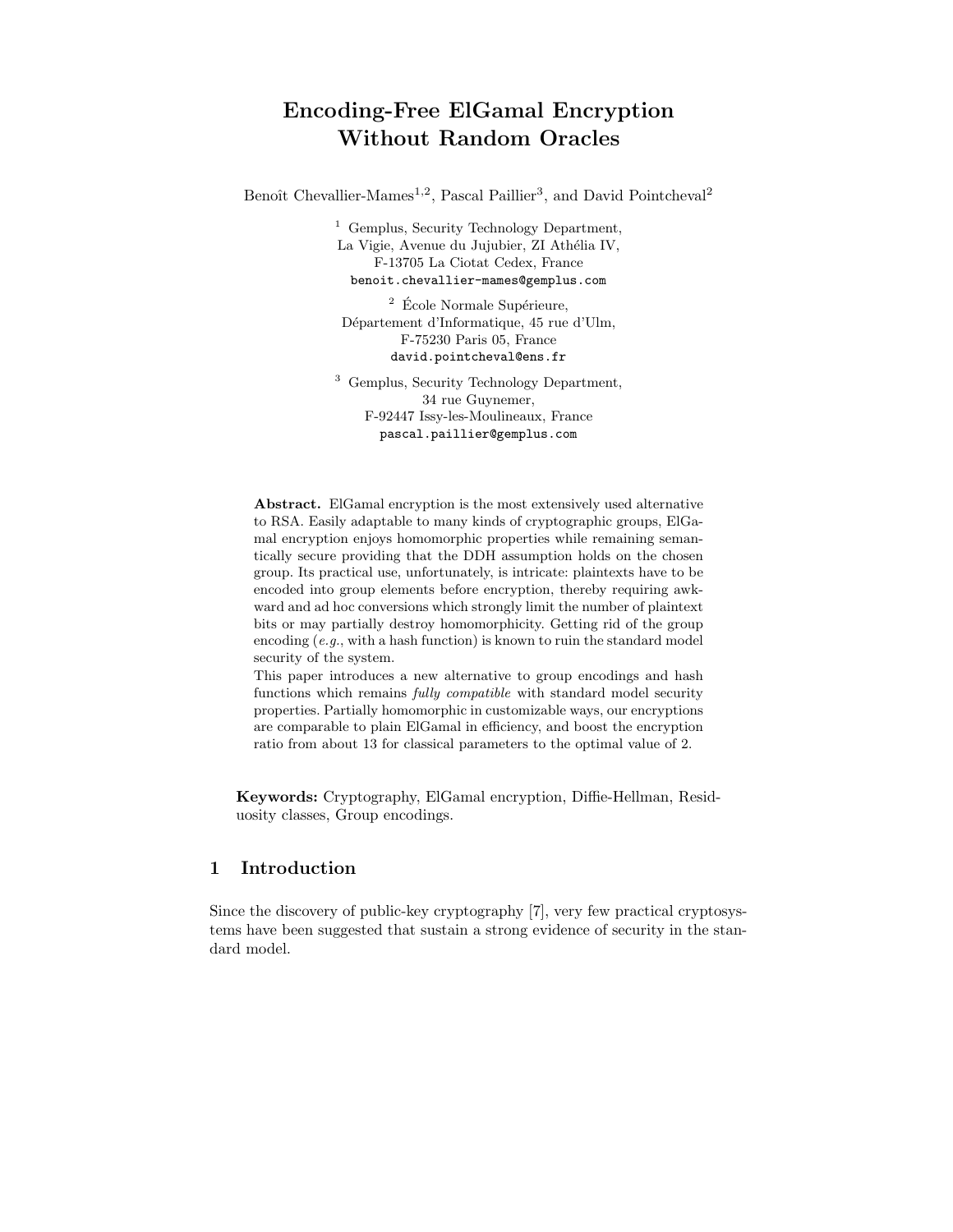Factoring vs. Discrete-Log Encryption Schemes. In brief, there exist two main families of provably secure cryptosystems. The first family relates to integer factoring (Rabin [21], RSA [22], Naccache-Stern [16], Okamoto-Uchiyama [18], Paillier [19]). The others are based on the discrete logarithm or the Diffie-Hellman problems. Within this family, ElGamal encryption [8] is certainly the most extensively used for cryptographic applications.

Cryptosystems belonging to the first family support the encryption of messages without prior formatting in the sense that any fixed-size integer is a proper input of the encryption algorithm. However, all known discrete-log-based encryption schemes which feature standard-model security such as Cramer-Shoup encryption [5], are restricted to encrypt group elements.

This drawback, often overlooked, seems inherent to the nature of these cryptosystems. Variants and alternate designs either drastically degrade bandwidth and efficiency, or imply extra (and possibly questionable) assumptions in their security analysis.

Historically, the first designs suggested to work in the largest possible subgroup over which the encryption takes place. By virtue of the fact that invoking the DDH assumption requires to use a prime order subgroup (or at least a subgroup which order does not have small factors), the subgroup of quadratic residues in  $\mathbb{Z}_p^*$  appears as the best choice in this respect. However, one then has to perform operations in the group of order  $q = (p - 1)/2$  which implies exponentiations with large exponents.

A standard lesser evil consists in applying a hash function to the Diffie-Hellman session key before masking the plaintext. The price to pay then amounts to making stronger assumptions, such as the Hash Diffie-Hellman assumption [1, 12] or the random oracle model [2].

OUR CONTRIBUTIONS. This paper introduces a novel encryption technique that does not require message encoding before encryption and enjoys strong security against chosen-plaintext attacks without any extra assumption  $i.e.,$  the security of our cryptosystems stands in the standard model. One-wayness and indistinguishability rely on the use of new specifically introduced integer-theoretic problems which we call the (computational/decision) Class Diffie-Hellman problems (CCDH, resp. DCDH).

Most interestingly, we provide a proof that CCDH is in fact equivalent to CDH, meaning that the one-wayness of our schemes is identical to the one of ElGamal encryption while providing an optimal encryption ratio of 2 instead of 13. The study of DCDH, however, remains a challenging open problem.

In terms of performance, the encryption and decryption procedures are equivalent to respectively 6 and 5 exponentiations in a subgroup of prime order  $q$  with e.g.,  $\log q = 160$ . No group encoding is required before encryption. Finally the ciphertext size is identical to an ElGamal ciphertext, although the encryption ratio reaches its optimum level: one may encrypt 1024-bit strings into a 2048-bit ciphertext while still relying on a 160-bit subgroup.

Our cryptosystems also provide a weak form of additive or multiplicative homomorphic property, in the sense that one can add a constant or multiply by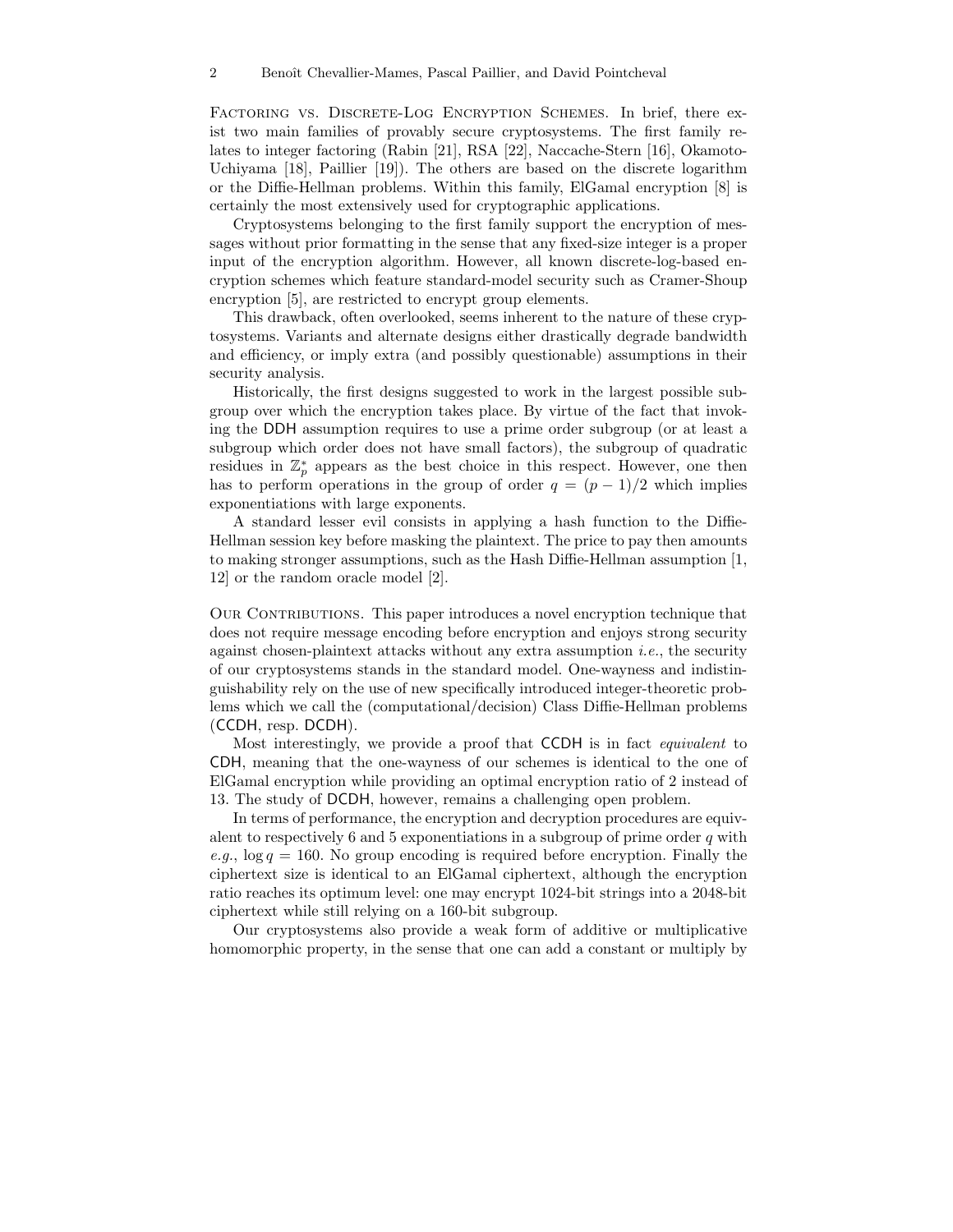a constant an encrypted value. However, one cannot re-randomize encryptions. This amounts to say that if two ciphertexts were created using this property (with the same random coins), every one may recover the difference or the ratio between the plaintexts, without any private material.

Our encryption schemes are based on the mathematical properties of integers modulo  $p^2$  where p is a prime number. Interestingly, one would note that homomorphicity has often been achieved by relying on the properties of special moduli: Okamoto and Uchiyama [18] use properties of integers modulo  $n = p^2 q$ , while Paillier [19] and Bresson, Catalano and Pointcheval [3] rather employ moduli of the form  $n^2$ . Damgård and Jurik [6] use operations modulo  $n^s$  for  $s > 2$ . In all of these schemes, however, various forms of RSA moduli constitute basic scheme parameters and the trapdoor technique relates to factoring rather than to discrete-log problems. Our work, by opposition, makes exclusive use of prime-order groups.

Outline of the paper. Our work is divided as follows. Section 2 reviews standard definitions and security notions for public-key encryption. Section 3 briefly recalls ElGamal encryption and variants thereof. In Section 4, we introduce the Class Diffie-Hellman problems, then proceed to define and comment on our encryption schemes. Their security is further discussed in Section 5. We finally provide extensions to  $\mathbb{Z}_{p^k}$  in Section 6.

### 2 Preliminaries

#### 2.1 Public-Key Encryption

We identify a public-key encryption scheme S to a tuple of probabilistic algorithms  $S = (\mathcal{K}, \mathcal{E}, \mathcal{D})$  defined as follows:

KEY GENERATION. Given a security parameter  $k, \mathcal{K}(1^k)$  produces a pair (pk, sk) of public and private keys.

ENCRYPTION. Given a message m and a public key  $pk$ ,  $\mathcal{E}_{pk}(m)$  produces a ciphertext c. If the procedure is probabilistic, we write  $c = \mathcal{E}_{\text{pk}}(m; r)$  where r denotes the randomness used by  $\mathcal{E}$ .

DECRYPTION. Given a ciphertext c and a private key sk,  $\mathcal{D}_{sk}(c)$  returns a plaintext m or possibly  $\perp$  if the ciphertexts is invalid.

#### 2.2 Security Notions for Encryption Schemes

One-Wayness. A most important security notion that one would expect from an encryption scheme to fulfil is the property of one-wayness (OW): an attacker should not be able to recover the plaintext matching a given ciphertext. We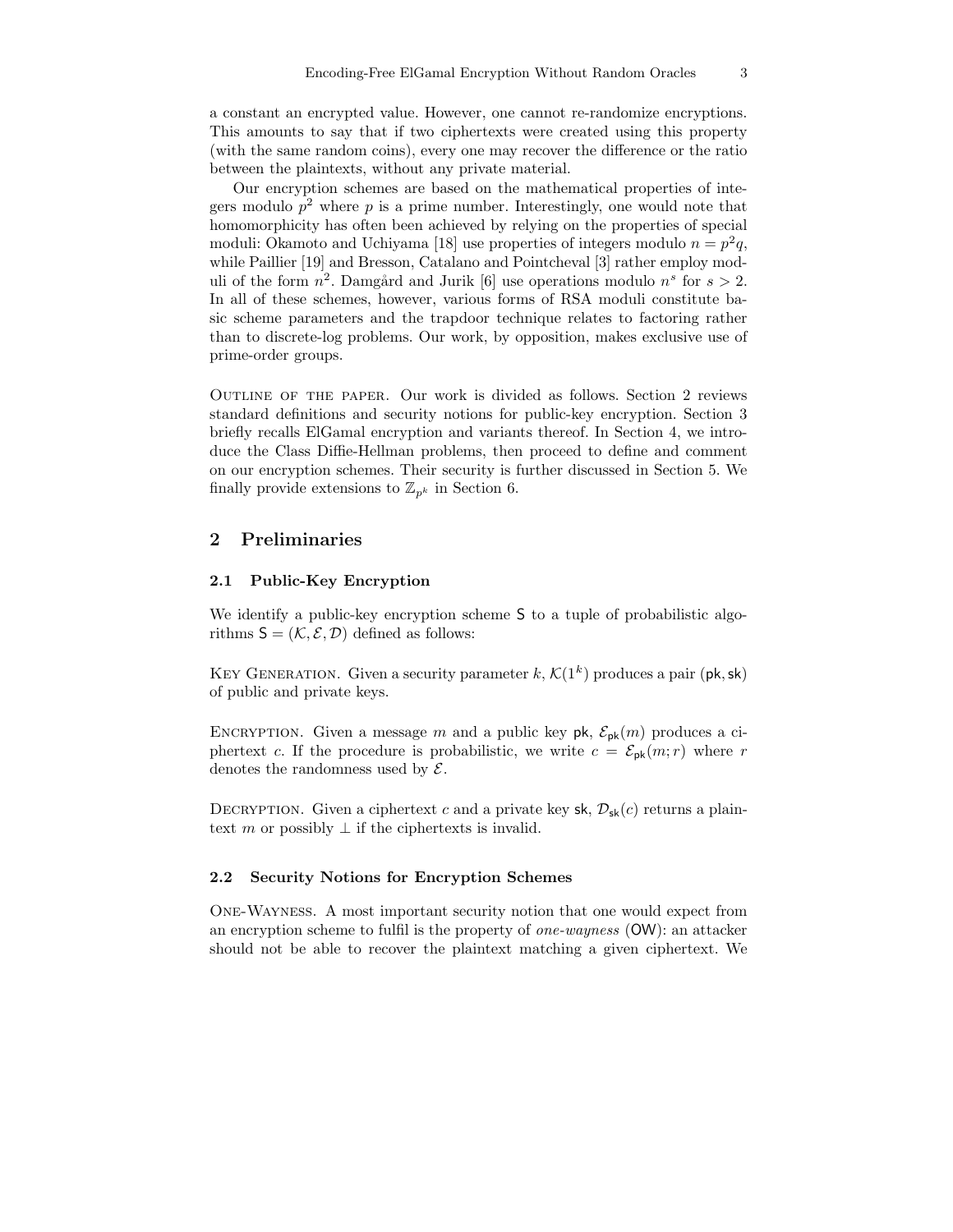capture this notion more formally by saying that for any adversary  $A$ , succeeding in inverting the effects of  $\mathcal E$  on a ciphertext c should occur with negligible probability. A is said to  $(k, \varepsilon, \tau)$ -break OW when

$$
{\sf Succ}_\mathsf{S}^{\sf GW}(\mathcal{A}) = \Pr_{m,r}[(\mathsf{pk},\mathsf{sk}) \leftarrow \mathcal{K}(1^k) \;:\; \mathcal{A}(\mathsf{pk},\mathcal{E}_{\mathsf{pk}}(m;r)) = m] \geq \varepsilon \;,
$$

where the probability is taken over the random coins of the experiment and the ones of the adversary, and A halts after  $\tau$  elementary steps. An encryption scheme is said to be one-way if no probabilistic algorithm  $(k, \varepsilon, \tau)$ -breaks OW for  $\tau \leq$  poly  $(k)$  and  $\varepsilon \geq 1$ /poly  $(k)$ .

SEMANTIC SECURITY. The notion of *semantic security* (IND) [13], a.k.a., indistinguishability of encryptions captures a strong notion of privacy. Here, the attacker should not learn any information whatsoever about a plaintext given its encryption. The adversary  $A = (A_1, A_2)$  is said to  $(k, \varepsilon, \tau)$ -break IND when

$$
\mathsf{Adv}^{\mathsf{ind}}_{\mathsf{S}}(\mathcal{A}) = 2 \times \Pr_{b,r} \left[ \left( \mathsf{pk}, \mathsf{sk} \right) \leftarrow \mathcal{K}(1^k), (m_0, m_1, s) \leftarrow \mathcal{A}_1(\mathsf{pk}),\\ c = \mathcal{E}_{\mathsf{pk}}(m_b; r) \ : \ \mathcal{A}_2(m_0, m_1, s, c) = b \right] - 1 \geq \varepsilon,
$$

where again the probability is taken over the random coins of the experiment as well as the ones the adversary. A must run in at most  $\tau$  steps and it is imposed that  $|m_0| = |m_1|$ . An encryption scheme is said to be semantically secure or indistinguishable if no probabilistic algorithm can  $(k, \varepsilon, \tau)$ -break IND for  $\tau \leq \text{poly}(k)$  and  $\varepsilon \geq 1/\text{poly}(k)$ .

#### 2.3 Computational Assumptions

We now briefly recall the definition of the discrete-log and related problems needed for the sake of this work. In what follows, G denotes an abelian group (denoted multiplicatively) of prime order q. We also consider a generator q of  $\mathbb{G} = \langle q \rangle.$ 

Definition 1 (Discrete Logarithm – DL). Given  $g^x \in \mathbb{G}$  where  $x \leftarrow \mathbb{Z}_q$ , compute x.

Definition 2 (Computational Diffie-Hellman – CDH). Given  $g^x \in \mathbb{G}$  and  $g^y \in \mathbb{G}$  for  $x, y \leftarrow \mathbb{Z}_q$ , compute  $g^{xy} \in \mathbb{G}$ .

Definition 3 (Decision Diffie-Hellman – DDH). Let us consider the two distributions  $D = (g^x, g^y, g^{xy})$  and  $R = (g^x, g^x, g^z)$  for randomly distributed  $x, y, z \leftarrow \mathbb{Z}_q$ . Distinguish D from R.

It is easily seen that DDH  $\Leftarrow$  CDH  $\Leftarrow$  DL where  $\Leftarrow$  denotes polynomial reduction between computational problems. In most cryptographic applications, the structure of the group G is chosen in such a way that these three computational problems seem intractable. A typical example is to choose  $\mathbb{G} \subseteq \mathbb{F}_p^*$  where q divides  $(p-1)$  where classically, p is a 1024-bit prime and q a 160-bit prime. Another widely used family of groups is elliptic curves over large prime fields [15, 14].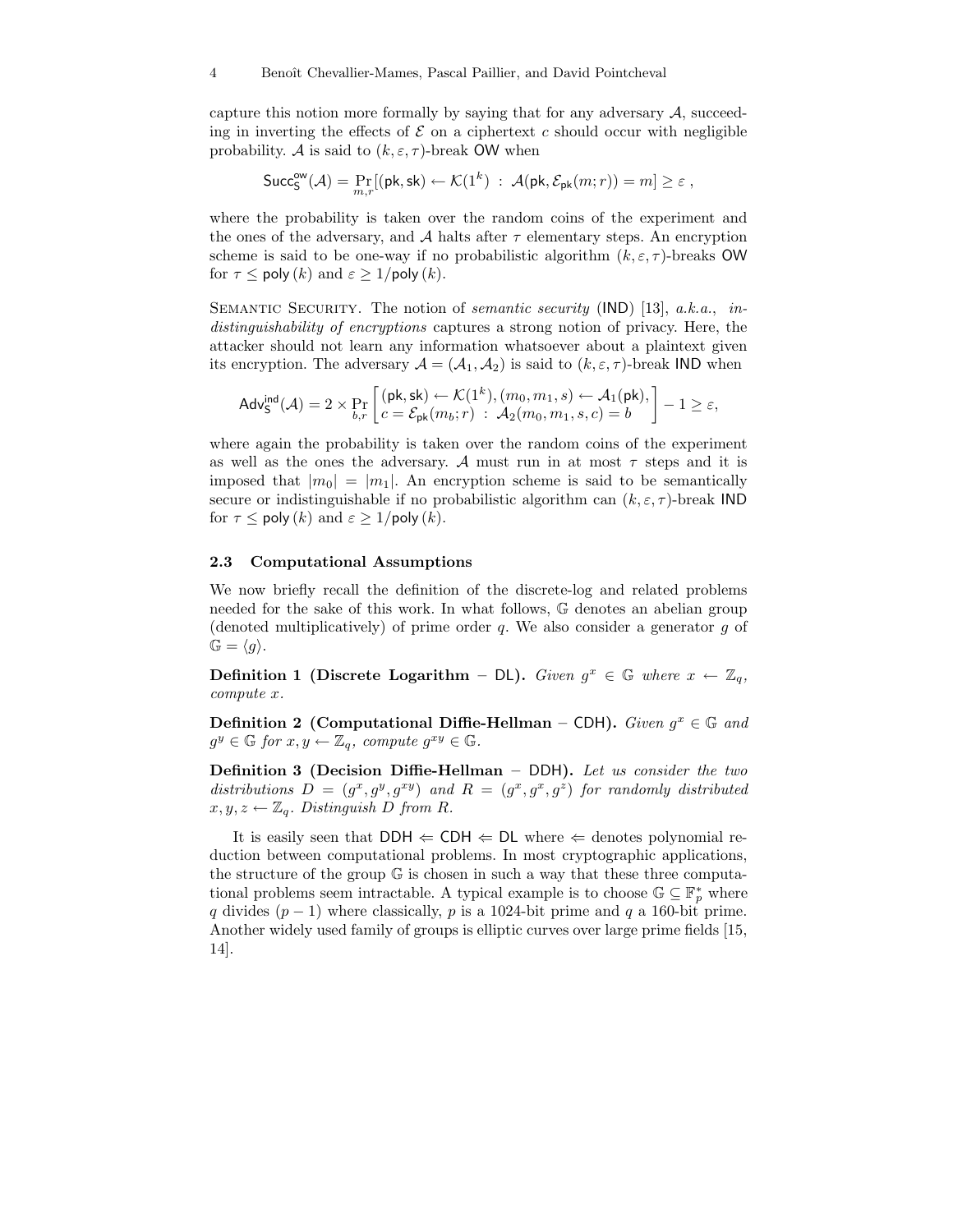## 3 The ElGamal Cryptosystem

ElGamal encryption was introduced by T. ElGamal in 1985 [8]. The algebraic framework requires a cryptographic group  $G$  of order q given with some generator g.

One generates a public-private key pair by randomly selecting  $x \leftarrow \mathbb{Z}_q$  and computing  $y = g^x$ . The public key is then y while the private key is x. In order to encrypt a message m, one randomly selects  $r \leftarrow \mathbb{Z}_q$  and computes  $u = g^r$  and  $v = y<sup>r</sup>m$ . The ciphertext is  $c = (u, v)$ . Using the private key x, the ciphertext  $c = (u, v)$  can be decrypted as  $m = v \cdot u^{-x}$ .

The key point here resides in the definition of the message space  $M$ . As defined originally in [8], the group G was chosen to be the set of integers modulo a large prime  $p (i.e., \mathbb{G} = \mathbb{Z}_p)$ , q was set to  $p-1$  and M was identified to  $\mathbb{Z}_p^*$ . Unfortunately, using this definition, the cryptosystem is not indistinguishable: given a ciphertext  $c = (u, v)$ , an attacker can well decide with non negligible probability whether c encrypts a given message  $m_0$ . To this end, the attacker computes  $v' = v \cdot m_0^{-1}$ , and then computes  $a = u^{(p-1)/2}$  and  $b = v'^{(p-1)/2}$ . If only one of the elements  $a$  or  $b$  is equal to 1, the adversary knows that  $c$  does not encrypt  $m_0$ . This simple attack actually checks the parity of the logarithms of u and v' with respect to g and y respectively: if  $c = (u, v)$  encrypts  $m_0$ , it is needed that these parities be identical.

This attack against indistinguishability shows that the order of the group G must be relatively prime to any small integer (the attack described just above can be extended trivially for any small divisor of  $q$ ), and most preferably, the order of group G must be chosen to be prime.

Description. Unfortunately, the above constraint translates into a restriction on the message space  $\mathcal{M}$ : it has to be embedded into the group  $\mathbb{G}$ . Hence, before encryption takes place, the message must be encoded into a group element, and this group encoding must be efficiently invertible in order to allow the original message to be recovered during the decryption process. Such an encoding may be time-consuming, and may also partially or totally destroy the inherent homomorphic property of the system. Also, using a group encoding remains incompatible with the optimization which consists in working in a small subgroup of  $\mathbb{Z}_p^*$  of prime order q where q is a 160-bit prime, a setting in which group exponentiations are much faster.

- Set up: Let p be an  $\ell_p$ -bit prime and q an  $\ell_q$ -bit prime so that q divides  $(p-1)$ . Let  $\mathbb G$  be the subgroup of  $\mathbb Z_p^*$  of order q, and g be a generator of  $\mathbb G$ . Let  $\Omega$ be a one-to-one encoding map from  $\mathbb{Z}_q$  onto G.
- **Key generation:** The private key is  $x \leftarrow \mathbb{Z}_q$ . The corresponding public key is  $y = g^x$ .
- **Encryption:** To encrypt a message  $m \in \mathbb{Z}_q$ , one encodes m by computing  $\omega = \Omega(m)$ , randomly selects  $r \leftarrow \mathbb{Z}_q$  and computes  $(u, v) = (g^r, y^r \omega)$ . The ciphertext is  $c = (u, v)$ .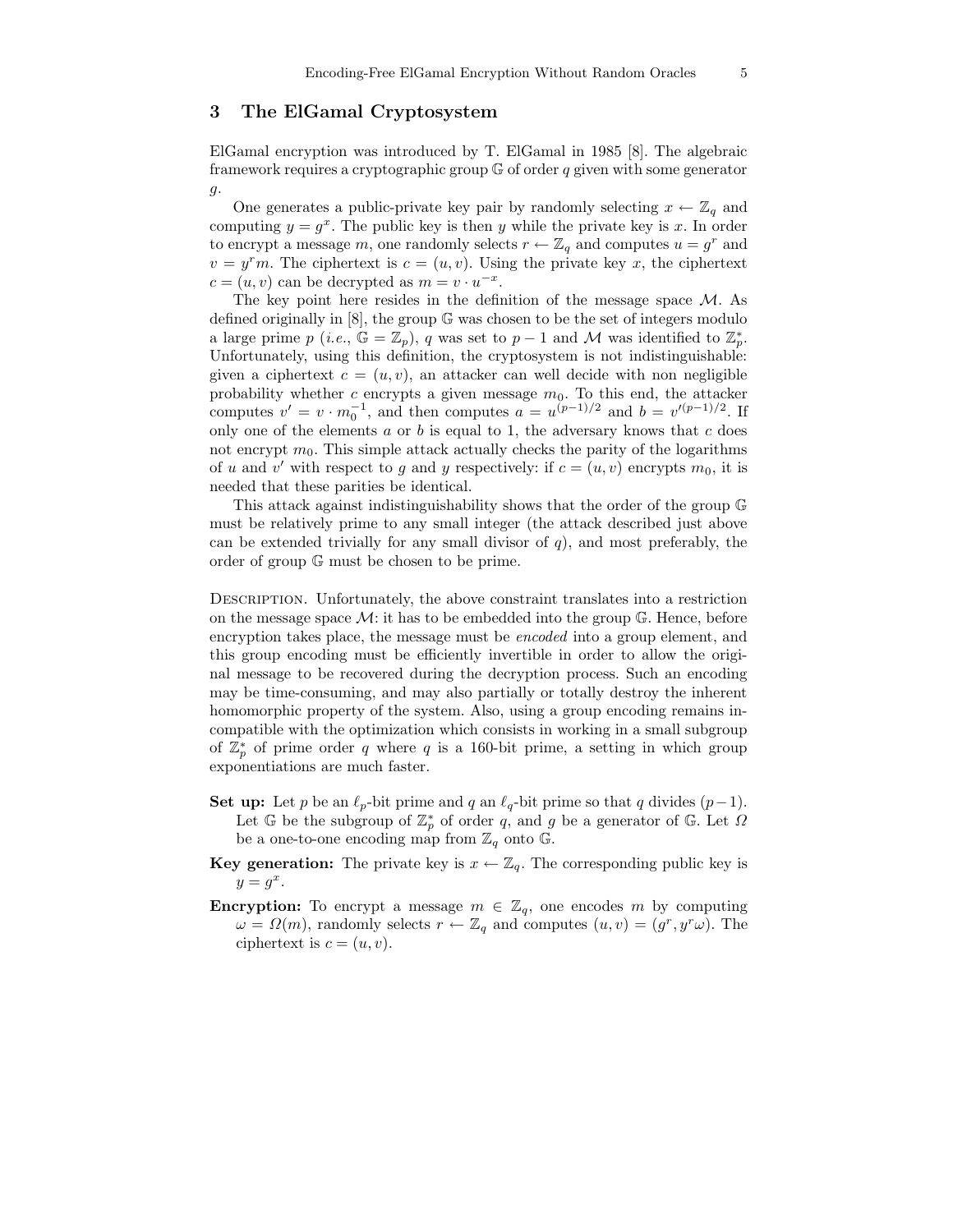**Decryption:** To decrypt a ciphertext  $c = (u, v)$ , one computes  $\omega = v \cdot u^{-x}$  and recovers the original plaintext  $m = \Omega^{-1}(\omega)$ .

This cryptosystem is known to be one-way under the CDH assumption, and indistinguishability holds under the DDH assumption. These security notions are reached in the context of chosen-plaintext attacks, in the standard model.

#### 3.1 The Hash-ElGamal Cryptosystem

In order to overcome the issue of group encoding, a hash variant of ElGamal encryption was suggested.

- Set up: Let p be an  $\ell_p$ -bit prime and q an  $\ell_q$ -bit prime so that q divides  $(p-1)$ . Let  $\mathbb G$  be the subgroup of order q of  $\mathbb Z_p^*$ , and g be a generator of  $\mathbb G$ . Let  $\mathcal{H}: \mathbb{G} \to \{0,1\}^{\ell_m}$  be a hash function.
- **Key generation:** The private key is again  $x \leftarrow \mathbb{Z}_q$ . The corresponding public key is  $y = g^x$ .
- **Encryption:** To encrypt a message  $m \in \{0,1\}^{\ell_m}$ , one randomly selects  $r \leftarrow \mathbb{Z}_q$ and computes  $(u, v) = (g^r, \mathcal{H}(y^r) \oplus m)$ . The ciphertext is  $c = (u, v)$ .

**Decryption:** To decrypt a ciphertext  $c = (u, v)$ , one computes  $m = \mathcal{H}(u^x) \oplus v$ .

This cryptosystem features one-wayness and indistinguishability under chosen plaintext attacks under the sole CDH assumption. The security proof, however, stands in the random oracle model. Alternatively, under the DDH assumption, one can apply a randomness extractor in place of the random oracle, in order to generate a truly random mask. But this either requires large groups, or drastically reduces the size of the mask [4].

## 4 Encoding-Free ElGamal Encryption

We now proceed to describe our new technique for encoding-free ElGamal encryption. Our cryptosystems enjoy performances similar to plain ElGamal but do not require group encoding, nor randomness extractors. Furthermore, their security holds in the standard model under new intractability assumptions that we introduce below. We start by providing definitions as well as the mathematical facts underlying our proposal.

#### 4.1 The Class Function

Let p and q be prime numbers such that  $q | p - 1$ . Let g be an integer of order pq modulo  $p^2$  and  $\mathbb{G} = \langle g \rangle$  the group formed by all elements of order pq modulo  $p^2$ . Hence  $\mathbb{G}_p = \langle g \bmod p \rangle$  is the subgroup of order q in  $\mathbb{Z}_p^*$ . By the Chinese Remainder Theorem, there is a canonical mapping between  $\mathbb{Z}_p \times \mathbb{Z}_q$  and  $\mathbb{Z}_{pq}$ . For any  $x \in \mathbb{Z}_p$  and  $y \in \mathbb{Z}_q$ ,  $\langle x, y \rangle$  stands for the unique integer modulo pq such that  $\langle x, y \rangle = x \mod p$  and  $\langle x, y \rangle = y \mod q$ .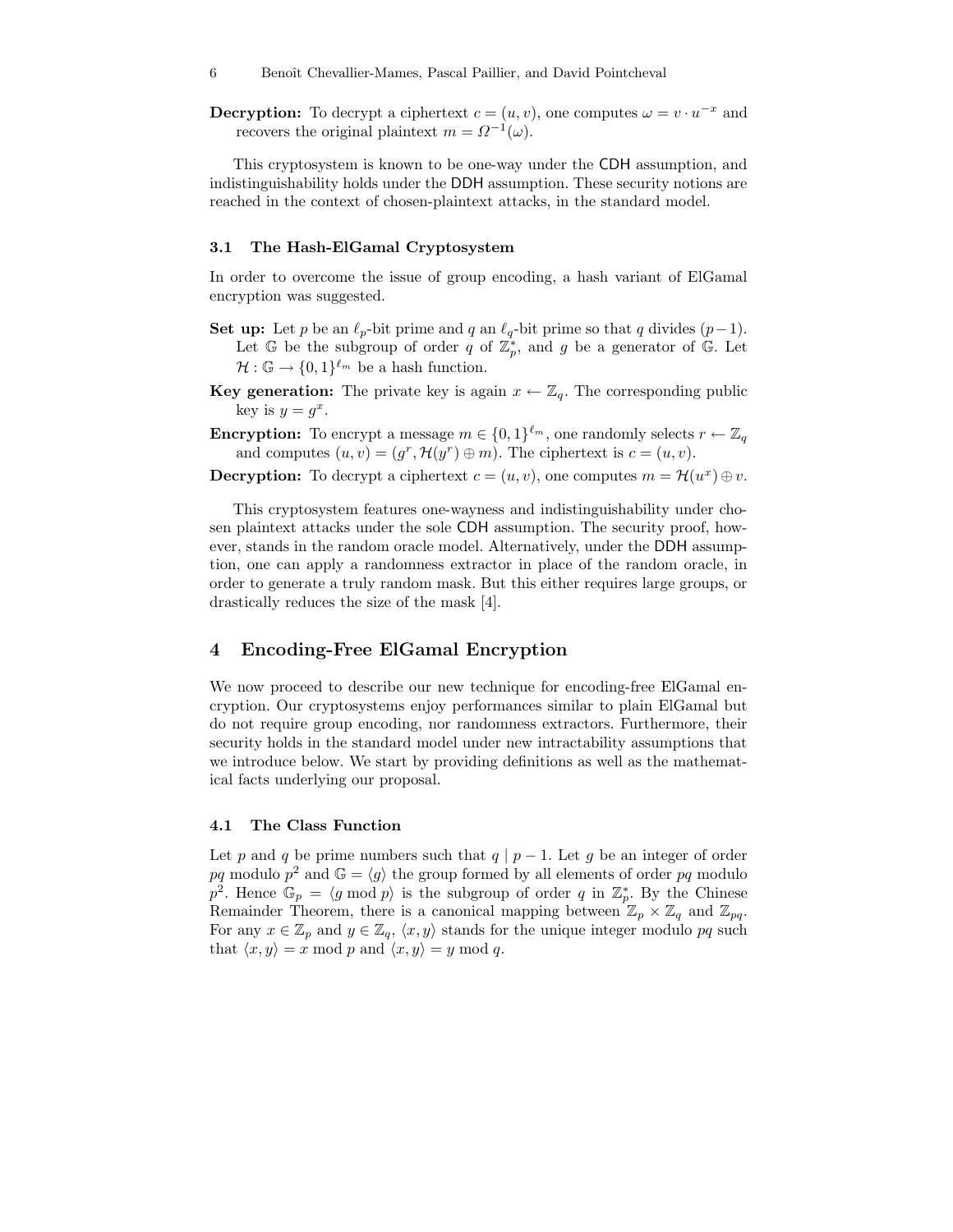**Definition 4 (Class of an element of G).** Each and every element w of G can be written as  $w = g^{(x, y)} \mod p^2$  for a unique  $x \in \mathbb{Z}_p$  and a unique  $y \in \mathbb{Z}_q$ . The integer  $x = [w]$  is said to be the class of w with respect to g.

It is easily seen that if  $w = g^{\langle x, y \rangle} \mod p^2$ , then  $w = g^y \mod p$ . In other words,  $y$  is the discrete log of  $w$  mod  $p$  with respect to  $g$  mod  $p$ . This means that, unless extracting discrete logs over  $\mathbb{G}_p$  is easy, y cannot be easily computed from w. It appears, however, that computing the class of elements of G can be done publicly and efficiently.

**Lemma 1.** Define over  $\mathbb{G}$  the function  $\mathcal{L}(w) = (w^q - 1 \mod p^2)/p$ . The class of  $w = g^{\langle x, y \rangle} \bmod p^2$  can be computed as  $x = \mathcal{L}(w)\mathcal{L}(g)^{-1} \bmod p$ .

This property is well-known and we refer the reader to [18, 19] for a proper proof. Now let a be an integer modulo q and consider  $w = g<sup>a</sup>$  mod p. Since w can also be viewed as an element of  $\mathbb{G}$ , there exist integers  $x, y$  such that  $w = g^{\langle x, y \rangle} \mod p^2$ . However,  $g^{\langle x, y \rangle} = g^y \mod p$  and therefore  $y = a$  by unicity of y. It appears that the value of  $x$  can be recovered as a function of  $a$ :

Lemma 2. Let us define

$$
\mathsf{Upper}(g^a) = \frac{g^a \bmod p^2 - g^a \bmod p}{p}
$$

and

$$
\Delta(g^a) = \frac{q}{\mathcal{L}(g)} \cdot \frac{\text{Upper}(g^a)}{g^a} \bmod p .
$$

Then

$$
[\![g^a \bmod p]\!] = a - \Delta(g^a) \bmod p .
$$

*Proof.* Noting  $g^a = A + p \cdot \overline{A}$  mod  $p^2$  for  $A, \overline{A} \in \mathbb{Z}_p$  with  $A \neq 0$ , and using the identity  $1 + p \cdot \mathcal{L}(g) = g^{\langle q, 0 \rangle} \text{ mod } p^2$ , we have

$$
g^{a} = A\left(1 + p \cdot \frac{\bar{A}}{A}\right) = A\left(1 + p\right)^{\frac{\bar{A}}{A}} = A \cdot g^{\langle \frac{q}{\mathcal{L}(g)}, \frac{\bar{A}}{A}, 0 \rangle} \mod p^{2}.
$$

Taking the class of the left and right terms, we get  $a \cdot [g] = [A] + \Delta(g^a)$  which leads to the above using the trivial fact that  $[[g]] = 1$ .

**Lemma 3.** The mapping  $a \to [g^a \bmod p]$  is random self-reducible.

*Proof.* Assume we want [A] for some given  $A = g^a \mod p$ . We make use of the fact that for any  $r \in \mathbb{Z}_q$ , we have

$$
[\![A^r \bmod p]\!] = [\![A^r \bmod p^2]\!] - \varDelta(A^r) = r \cdot [\![A]\!] - \varDelta(A^r) \bmod p .
$$

If r is drawn uniformly at random from  $\mathbb{Z}_q^*$ , A<sup>r</sup> mod p is a random element of  $\mathbb{G}_p$ . Knowing  $\llbracket A^r \bmod p \rrbracket$  and  $r$ ,  $\llbracket A \rrbracket$  is easily recovered as

$$
[\![A]\!] = r^{-1}([\![A^r \bmod p]\!] + \Delta(A^r)) \bmod p .
$$

 $\Box$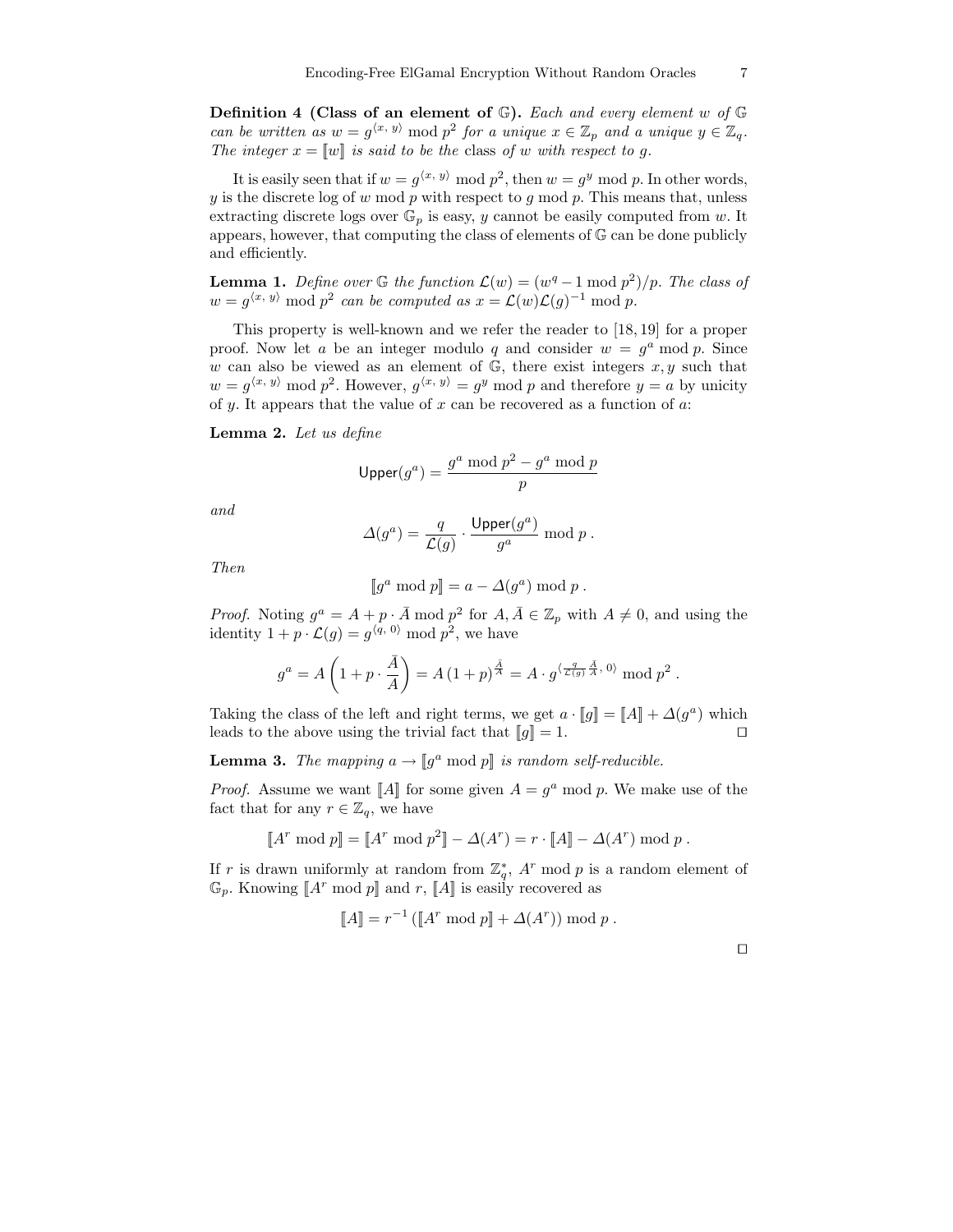#### 4.2 The Class Diffie-Hellman Problems

We now turn to defining the computational problems over which we base the encryption schemes suggested in the forthcoming sections.

**Definition 5 (Computational Class Diffie-Hellman).** Let  $\mathbb{G}_p = \langle g \bmod$ p) be defined as above. Given group elements  $g^a$  mod p and  $g^b$  mod p, compute  $\llbracket g^{ab} \bmod p \rrbracket$ .

Definition 6 (Decision Class Diffie-Hellman). Distinguish the two distributions  $D = (g^a \bmod p, g^b \bmod p, [g^{ab} \bmod p])$  and  $R = (g^a \bmod p, g^b \bmod p, z)$ for  $a, b \leftarrow \mathbb{Z}_q$  and  $z \leftarrow \mathbb{Z}_p$ .

We denote these problems CCDH and DCDH throughout the paper. As we shall now see, CCDH is in fact closely related to CDH.

Theorem 1. CCDH and CDH are equivalent.

*Proof.* [CCDH  $\Leftarrow$  CDH]. Assume we are given a probabilistic algorithm A such that  $\mathcal{A}(g^a \bmod p, g^b \bmod p)$  outputs  $g^{ab} \bmod p$  with probability  $\varepsilon$  and time bound  $\tau$ , the success probability being taken over the random variables of  $A$  and the random selections  $a, b \leftarrow \mathbb{Z}_q$ . Given  $A, B \leftarrow \mathbb{G}_p$ , we run  $\mathcal{A}(A, B)$  to get  $DH(A, B)$ and deduce  $[\text{DH}(A, B)]$ , thereby succeeding in solving CCDH with probability  $\varepsilon$ and no more than  $\tau$  + poly (log p) steps.

 $[CDH \leftarrow CCDH]$ . Assume there exists a probabilistic algorithm A which solves CCDH. By virtue of Lemma 3, we may assume that the input distribution of  $A$  need not be uniform and that the success probability of  $A$  is overwhelming. We build a reduction algorithm B that computes  $C = DH(A, B)$  for arbitrary elements  $A, B \leftarrow \mathbb{G}_p$ . B first runs  $A(A, B)$  to get  $[[C]]$ . B now sets  $A' = Ag \text{ mod } p$ and runs A again to get  $[[C']] = \mathcal{A}(A', B)$  where  $C' = \text{DH}(A', B) = BC \text{ mod } p$ . We must have

 $\llbracket C' \rrbracket = \llbracket BC \bmod p^2 \rrbracket - \Delta(BC) = \llbracket B \rrbracket + \llbracket C \rrbracket - \Delta(BC)$ 

wherefrom  $\Delta(BC) = [B] + [C] - [C'] \bmod p$ . Since

$$
BC = C' + p \cdot \text{Upper}(BC) = C' \left( 1 + p \cdot \frac{\mathcal{L}(g)}{q} \cdot \Delta(BC) \right) \bmod p^2,
$$

B now remains with the problem of finding a solution to the modular equation

$$
\frac{C}{C'} = B^{-1} \left( 1 + p \cdot \frac{\mathcal{L}(g)}{q} \cdot \left( \llbracket B \rrbracket + \llbracket C \rrbracket - \llbracket C' \rrbracket \right) \right) \bmod p^2 \tag{1}
$$

where the unknowns are  $C, C' \in \mathbb{Z}_p$ . Setting the right-hand term to  $\mu < p^2$ , B applies the extended Euclidean algorithm to  $\mu$  and  $p^2$  in order to find small solutions  $C, C' < p$  satisfying  $C/C' = \mu \mod p^2$ . The validity of C is easily checked by making sure that  $C'C^{-1}$  mod p is equal to B. This stage finishes with probability one in time bounded by  $\log^3 p$  resulting in that  $C = \mathsf{DH}(A, B)$ is found with no more than two calls to  $\mathcal A$  and polynomial extra time.  $\Box$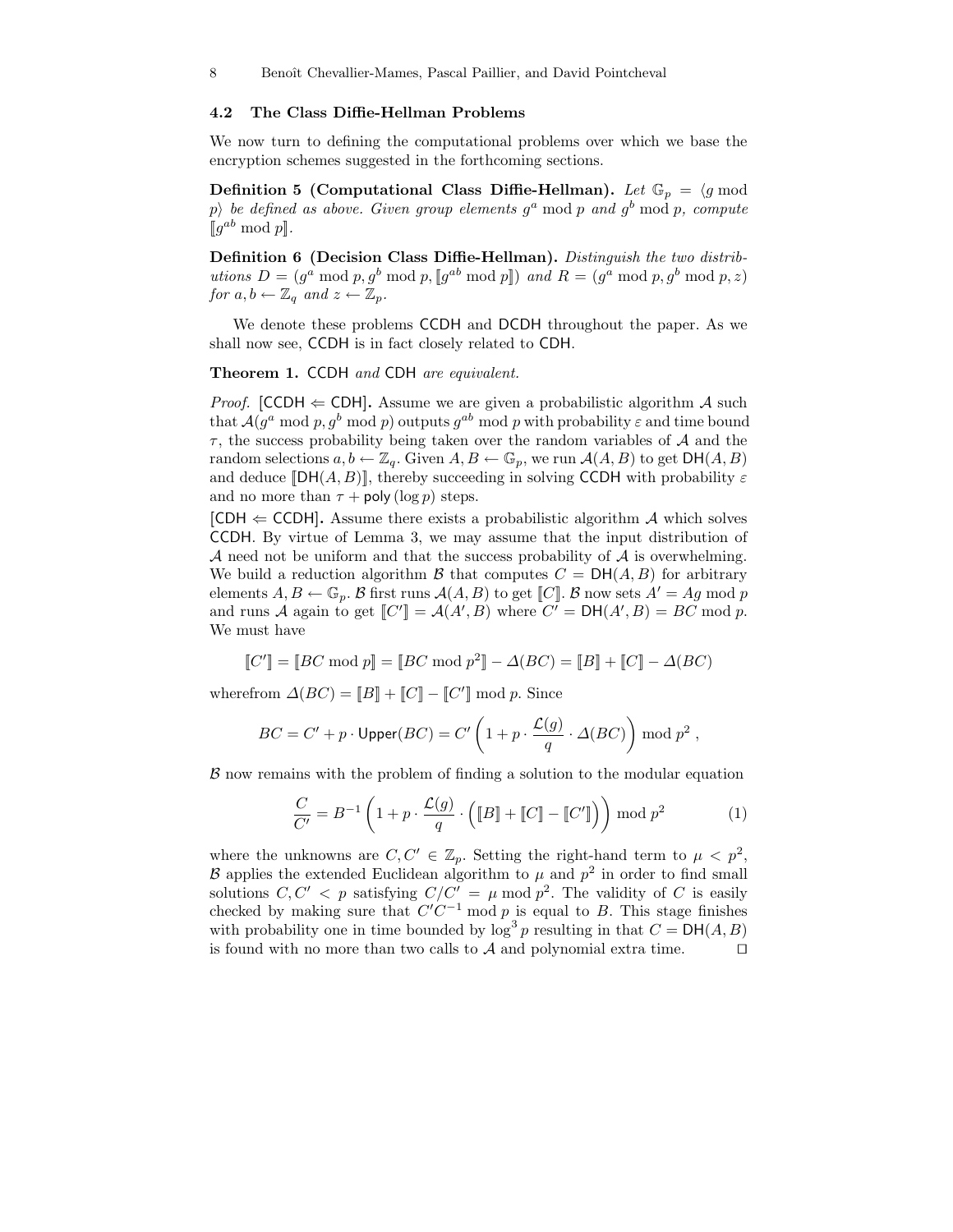So far, the study of DCDH remains a challenging open question. In particular, the relations between DCDH and DDH are somewhat unclear. Although we do not provide evidence of that fact, we suspect these two problems to be extremely closely connected. We will make the assumption that DCDH is intractable throughout the rest of this paper.

#### 4.3 Encoding-Free Additive Encryption

As discussed above, our goal is to render ElGamal encryption truly practical by getting rid of intricate group encoding mechanisms while maintaining a security level in the standard model (in opposition to Hash-ElGamal encryption for instance). The basic idea, instead of embedding the message into a group element, consists in converting the session key output by the Diffie-Hellman exchange<sup>1</sup> into an integer modulo  $p$  using the class function.

- Set up: Let p an  $\ell_p$ -bit prime and q an  $\ell_q$ -bit prime divisor of p − 1. Let g be a generator of the subgroup  $\mathbb{G}_p$  of order q of  $\mathbb{Z}_p^*$ .
- **Key generation:** The private key is a random number  $x \in \mathbb{Z}_q$ . The corresponding public key is  $y = g^x \mod p$ .
- **Encryption:** To encrypt a message  $m \in \mathbb{Z}_p$ , one picks a random  $r \in \mathbb{Z}_q$  and computes  $u = g^r \mod p$  and  $v = [y^r \mod p] + m \mod p$ . The ciphertext is  $c=(u,v).$
- **Decryption:** To decrypt a ciphertext  $c = (u, v)$ , one simply computes  $m =$  $v - [u^x \bmod p] \bmod p.$

#### 4.4 Encoding-Free Multiplicative Encryption

Since the message and the class of  $g^{xy}$  mod p are both integers modulo p, encryption may also be performed using modular multiplication instead of modular addition.

- Set up: Let p an  $\ell_p$ -bit prime and q an  $\ell_q$ -bit prime divisor of p − 1. Let g be a generator of the subgroup  $\mathbb{G}_p$  of order q of  $\mathbb{Z}_p^*$ .
- **Key generation:** The private key is a random number  $x \in \mathbb{Z}_q$ . The corresponding public key is  $y = g^x \mod p$ .
- **Encryption:** To encrypt a message  $m \in \mathbb{Z}_p^*$ , one picks a random  $r \in \mathbb{Z}_q$  and computes  $u = g^r \mod p$  and  $v = [y^r \mod p] \cdot m \mod p$ . The ciphertext is  $c = (u, v).$
- **Decryption:** To decrypt a ciphertext  $c = (u, v)$ , one simply computes  $m =$  $v[[u^x \bmod p]]^{-1} \bmod p.$

 $^1$  ElGamal encryption can indeed be viewed as a Diffie-Hellman key exchange where the publication of the public-key  $y$  plays the role of the first pass.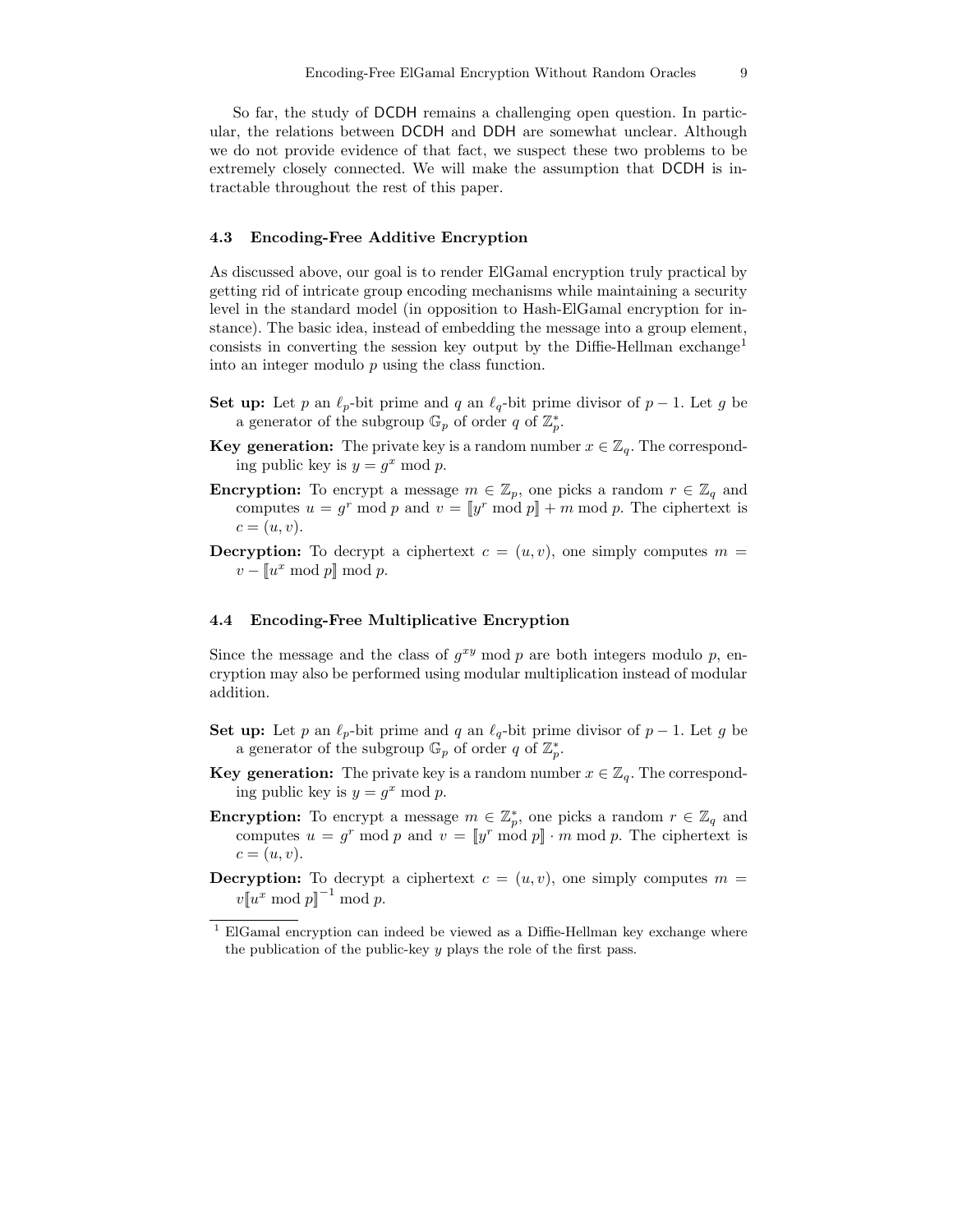#### 4.5 Properties of our encryption schemes

No conversion. Our encryption schemes do not require any conversion: the message space is *really* the ring  $\mathbb{Z}_p$  (or the multiplicative subgroup  $\mathbb{Z}_p^*$  in the multiplicative version.) Therefore, any string of bitlength lesser than  $k$ , where  $p > 2<sup>k</sup>$ , can be encrypted directly. This is a strong property since we may have q much smaller than p without impact on the encryption and decryption procedures.

EFFICIENCY. It is easily seen that ciphertexts have a similar size as with ElGamal encryption. The bandwidth is exactly  $\frac{1}{2}$  (*i.e.*, the encryption ratio is exactly 2), by opposition to ElGamal encryption for which the bandwidth is  $\frac{q}{2p}$ . We recall that for  $p = 1024$  and  $q = 160$ , the bandwidth of ElGamal is close to  $\frac{1}{13}$ .

From the viewpoint of computational performances, it appears that in addition to the two exponentiations that are inherent to ElGamal encryption, we require an additional exponentiation in  $\mathbb{Z}_{p^2}$  with a  $\ell_q$ -bit exponent. This amounts to four times the execution time of the same exponentiation in  $\mathbb{Z}_p$ . Totaling everything, we need 6 exponentiations vs. 2 exponentiations in ElGamal. However, no encoding is needed, which are basically done with exponentiations.

When decrypting an ElGamal encryption, an exponentiation of  $\ell_q$  bits in  $\mathbb{Z}_p$ is required, as well as a group decoding. In our schemes, however, we require an exponentiation in  $\mathbb{Z}_{p^2}$  with an exponent of size  $\ell_q$  and another exponentiation with an exponent of size  $\ell_q$ . Finally, we require 5 exponentiations to be compared to the single exponentiation needed in ElGamal. Once again, no inverse of the encoding is needed.

MULTIPLICATIVE OR ADDITIVE HOMOMORPHISM. Last but not least, our schemes feature a partial homomorphic property over the ring of integers modulo p. We mean for instance that one could add some constant to an encrypted plaintext without needing the private key. Although these properties do forbid resistance against chosen-ciphertext attacks, these are perceived as most desirable in many cryptographic applications such as electronic voting, and we expect to see applications of our work in this regard. However, our schemes do not allow to re-randomize a ciphertext per se.

## 5 Security Analysis

We now proceed to assessing the security of our schemes. Obviously, one cannot prevent chosen-ciphertext attacks due to the partial malleability described above. However, generic conversions do exist to convert CPA-secure schemes into CCAsecure schemes (in the random oracle model) $[9-11, 20, 17]$  when the context of use demands CCA security.

One-Wayness. Focusing on the additive version of our encoding-free encryption scheme, we state: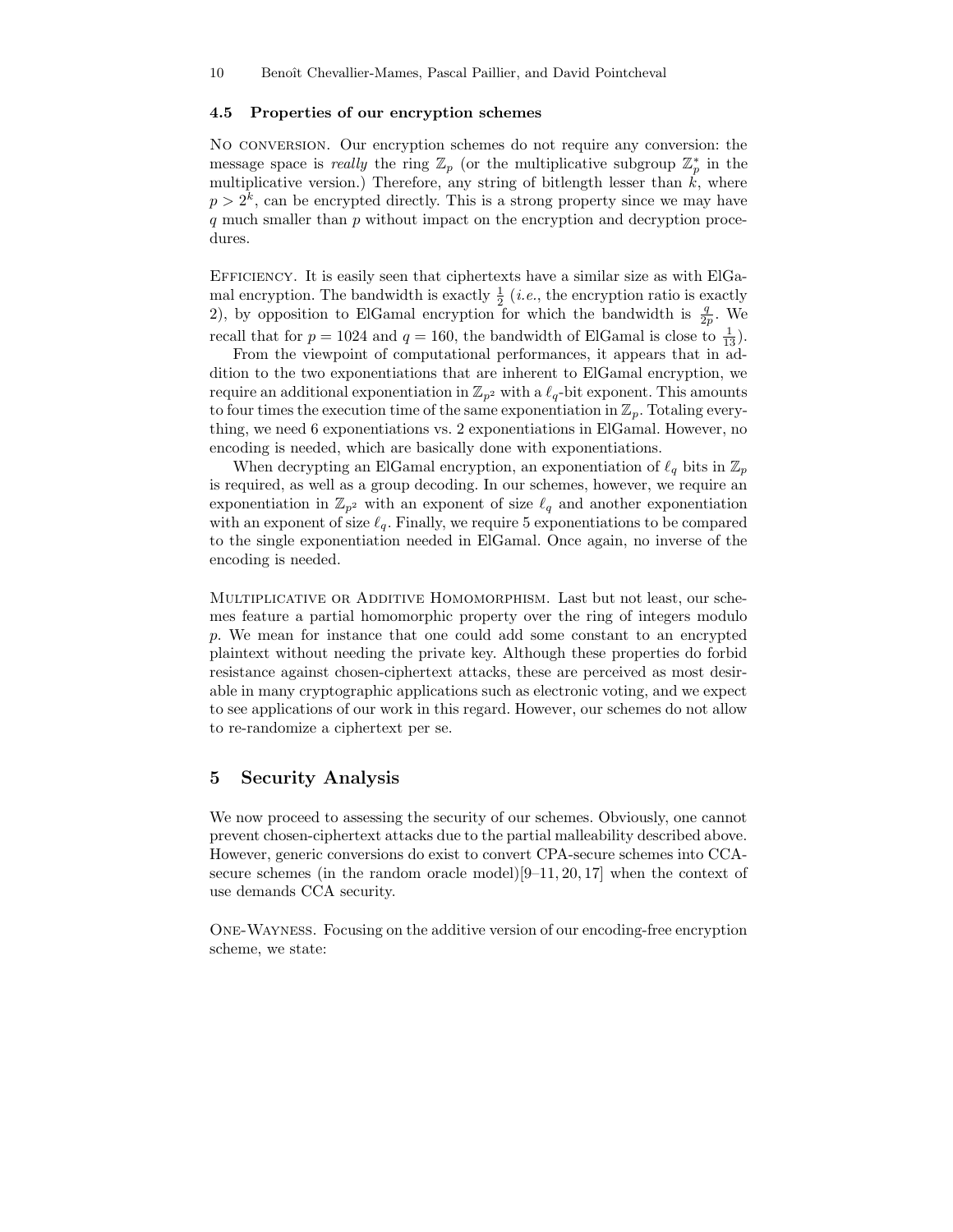**Theorem 2.** Let A be an adversary which can invert our cryptosystem with success probability  $\varepsilon$  under a chosen-plaintext attack within time  $\tau$ . Then the Computational Class Diffie-Hellman problem can be solved with success probability  $\varepsilon$  within time similar to  $\tau$ .

*Proof.* Given a Computational Class Diffie-Hellman instance  $(g, y = g^x \text{ mod } x)$  $p, w = g<sup>s</sup> \text{ mod } p$ , our goal is to compute  $z = [g<sup>xs</sup> \text{ mod } p]$ . To this aim, we use the OW – CPA attacker A against our scheme, where q is the public generator, and set the public key to y. We submit to A the ciphertext  $(u, v) = (w, a)$ for a randomly chosen  $a \in \mathbb{Z}_p$ . This is a truly random ciphertext of a random message, for which we have set  $r = s$ , and so A succeeds with probability  $\varepsilon$  to find the corresponding plaintext m. If A succeeds, we thus learn  $\llbracket g^{xs} \bmod p \rrbracket$ , our expected result  $z = a - m \mod p$ .

It is easily seen that the same theorem holds for the multiplicative encryption scheme. One would simply note that the message space in this latter version is  $\mathbb{Z}_p^*$ , and not  $\mathbb{Z}_p$ , as one needs to compute the inverse  $m^{-1}$  mod p to deduce z from a and m.

Indistinguishability. About indistinguishability, we state a similar result:

**Theorem 3.** Let A be an adversary breaking the indistinguishability of our crypto to system with advantage  $\varepsilon$  under a chosen-plaintext attack within time  $\tau$ . Then the Decisional Class Diffie-Hellman problem can be solved with advantage  $\varepsilon/2$ within time similar to  $\tau$ .

*Proof.* Assume we are given an instance  $(g, y = g^x \mod p, w = g^s \mod p, z)$  of the Decisional Class Diffie-Hellman problem in  $\mathbb{Z}_p$ , and want to decide whether z is randomly selected in  $\mathbb{Z}_p$  or whether  $z = [g^{xs}]$  mod p.

As above, we make use an  $IND - CPA$  attacker A against our scheme, where  $g$  is the public generator, and set the public key to  $y$ . We let the adversary to choose two messages  $m_0$  and  $m_1$ , pick a random bit b, and encrypt  $m_b$  as  $(u, v) = (w, z + m_b \mod p)$ . Finally, we send this ciphertext to the A as the challenge ciphertext.

Clearly, if  $z = [g^{xs} \mod p]$ , c is a valid ciphertext of  $m_b$ , where we set  $r = s$ , and consequently the attacker A can guess the value b with advantage  $\varepsilon$ . On the contrary, if z is a random element of  $\mathbb{Z}_p$ ,  $z' = z + m_b \mod p$  is also a random element of  $\mathbb{Z}_p$ , thereby making the ciphertext independent from the message  $m_b$ . The advantage of  $A$  is then necessarily zero.

Hence, to solve our decisional problem, we reply TRUE if the guess of  $A$ is correct, otherwise a random bit is replied. Our reduction solves DCDH with advantage at least  $\varepsilon/2$ .

## 6 Generalization to  $\mathbb{Z}_{p^k}$

As the scheme suggested by Damgård-Jurik [6] is a generalization of Paillier encryption, we may generalize our systems using  $\mathbb{Z}_{p^k}$  for any integer  $k > 2$ .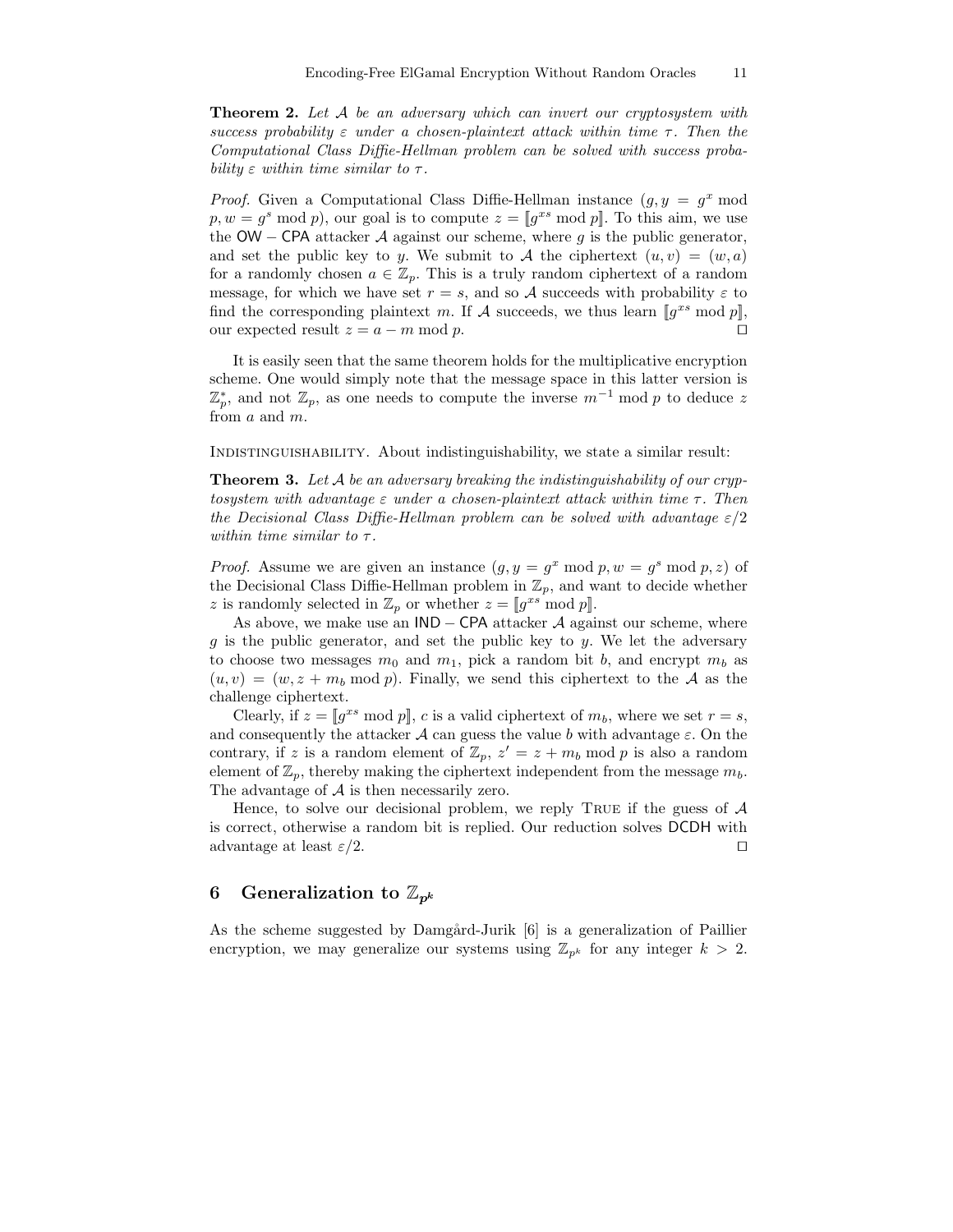For any integer  $k > 2$ , we denote naturally  $\mathcal{L}_k$  the function defined by  $X \mapsto$  $X^q-1 \bmod p^k$  $\frac{\text{mod }p^k}{p}$ , and let the class of w as  $[\![w]\!]_k = \mathcal{L}_k(w)\mathcal{L}_k(g)^{-1} \bmod p^{k-1}$ . Then the generalization of our technique to  $\mathbb{Z}_{p^k}$  is as follows:

- Set up: Let p an  $\ell_p$ -bit prime and q an  $\ell_q$ -bit prime divisor of  $(p 1)$ . Let g be a generator of the subgroup  $\mathbb{G}_p$  of order q of  $\mathbb{Z}_p$ .
- **Key generation:** The private key is a random number  $x \in \mathbb{Z}_q$ . The corresponding public key is  $y = g^x \mod p$ .
- **Encryption:** To encrypt a message  $m \in \mathbb{Z}_{p^{k-1}}$ , one picks a random  $r \in \mathbb{Z}_q$  and computes  $u = g^r \mod p$  and  $v = [y^r \mod p]_k + m \mod p^{k-1}$ . The ciphertext is  $c = (u, v)$ .

**Decryption:** To decrypt a ciphertext  $c = (u, v)$ , one simply computes

$$
m = v - [u^x \bmod p]_k \bmod p^{k-1}.
$$

We may equally well use modular multiplication instead of addition of course. In these cryptosystems, the encryption bandwidth is equal to  $\frac{k-1}{k}$ , and therefore can be made nearly optimal. Furthermore, the property of partial malleability is still a feature of the scheme. Regarding security, one refer the reader to [6] for proofs that the generalizations of CCDH and DCDH are equivalent to their version for  $k = 2$ . We then adapt the proof of the scheme in  $\mathbb{Z}_{p^2}$  to show that the one-wayness and that indistinguishability of the generalized schemes are identical to the extended versions of CCDH and DCDH.

## 7 Conclusion and Open Issues

In this paper, we have proposed new cryptosystems based on new computational problems related to the Diffie-Hellman problems. Encryption does not require messages to be converted into group elements by opposition to all known discretelog-based cryptosystem proven secure in the standard model.

Our cryptosystems feature a better encryption ratio (decreased by a factor 6.5 for common parameters), an identical ciphertext size, and remain comparable in speed with ElGamal encryption. Their security in the standard model under chosen-plaintext attacks is based on the CDH assumption for one-wayness, and on the assumption that the Decision Class Diffie-Hellman for indistinguishability.

Our encryption schemes are partially homomorphic, either additively or multiplicatively. To the best of our knowledge, this gives the only example of an additive encryption (even if partial) featuring standard-model security in the discrete-log setting.

An open research area would be to find a discrete-log-based cryptosystem that would provide a fully additive or multiplicative homomorphism. Another independent but challenging topic would be to provide a more accurate study on the connections between DCDH and DDH.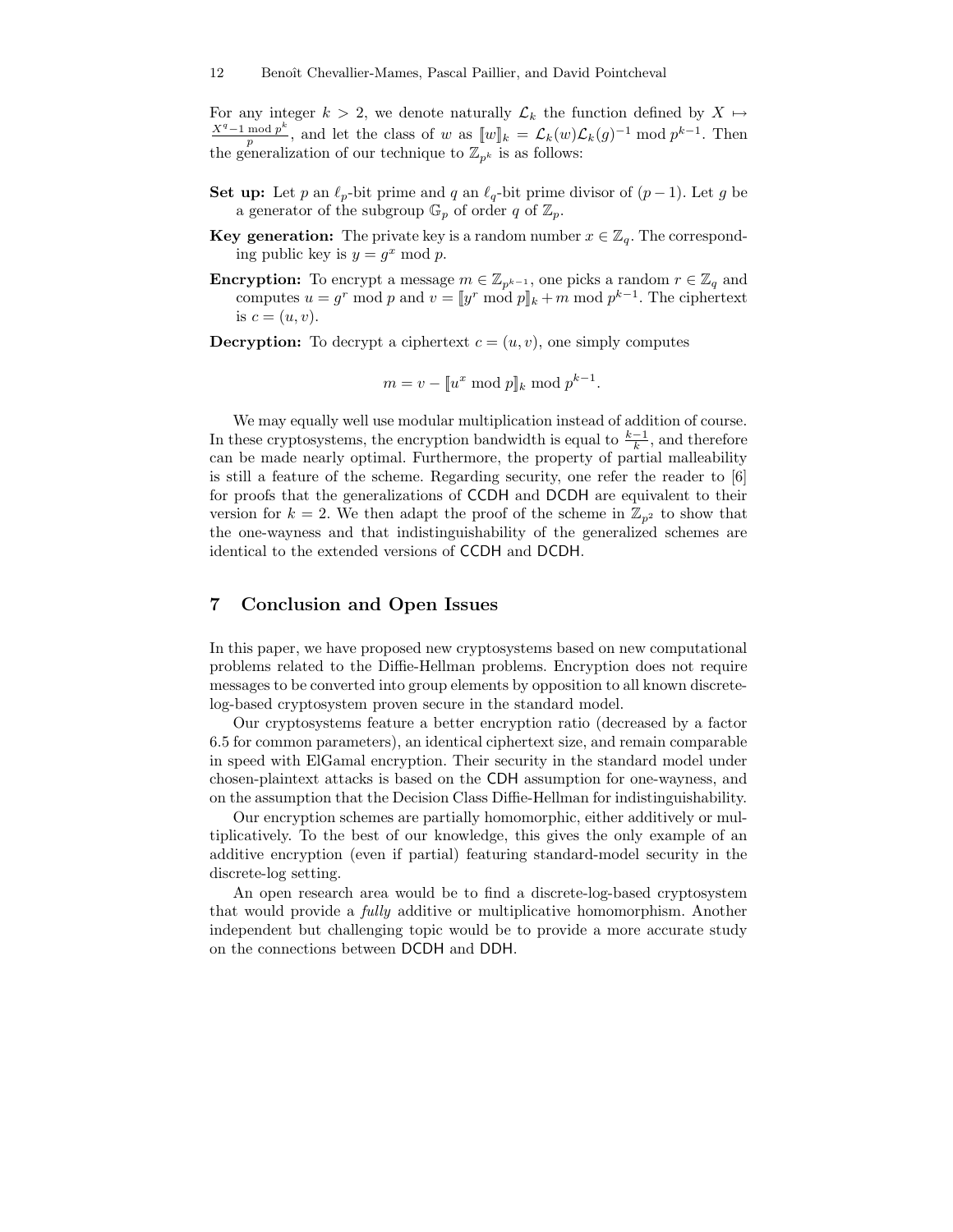## Acknowledgements

The first author would like to thank Jean-François Dhem and Philippe Proust, as well as his colleague Eric Brier for fruitful and enjoying discussions about the difficulty of the DCDH problem.

This work was funded in part by the European project ECRYPT and in part by the French RNRT project  $C{\rm RYPTO}^{++}$ .

## References

- 1. M. Abdalla, M. Bellare, and P. Rogaway. DHAES: An Encryption Scheme Based on the Diffie-Hellman Problem. Submission to IEEE P1363a. September 1998. Available from http://grouper.ieee.org/groups/1363/.
- 2. M. Bellare and P. Rogaway. Optimal Asymmetric Encryption How to Encrypt with RSA. In Eurocrypt '94, LNCS 950, pages 92–111. Springer-Verlag, Berlin, 1995.
- 3. E. Bresson, D. Catalano, and D. Pointcheval. A Simple Public-Key Cryptosystem with a Double Trapdoor Decryption Mechanism and its Applications. In Asiacrypt '03, LNCS 2894, pages 37–54. Springer-Verlag, Berlin, 2003.
- 4. O. Chevassut, P.-A. Fouque, P. Gaudry, and D. Pointcheval. The Twist-Augmented Technique for Key Exchange. In PKC '06, LNCS. Springer-Verlag, Berlin, 2006.
- 5. R. Cramer and V. Shoup. A Practical Public Key Cryptosystem Provably Secure against Adaptive Chosen Ciphertext Attack. In Crypto '98, LNCS 1462, pages 13–25. Springer-Verlag, Berlin, 1998.
- 6. I. Damgård and M. Jurik. A Generalisation, a Simplification and Some Applications of Paillier's Probabilistic Public-Key System. In PKC '01, LNCS 1992, pages 119–137. Springer-Verlag, Berlin, 2001.
- 7. W. Diffie and M. E. Hellman. New Directions in Cryptography. IEEE Transactions on Information Theory, IT–22(6):644–654, November 1976.
- 8. T. El Gamal. A Public Key Cryptosystem and a Signature Scheme Based on Discrete Logarithms. IEEE Transactions on Information Theory, IT–31(4):469– 472, July 1985.
- 9. E. Fujisaki and T. Okamoto. How to Enhance the Security of Public-Key Encryption at Minimum Cost. In PKC '99, LNCS 1560, pages 53–68. Springer-Verlag, Berlin, 1999.
- 10. E. Fujisaki and T. Okamoto. Secure Integration of Asymmetric and Symmetric Encryption Schemes. In Crypto '99, LNCS 1666, pages 537–554. Springer-Verlag, Berlin, 1999.
- 11. E. Fujisaki and T. Okamoto. How to Enhance the Security of Public-Key Encryption at Minimum Cost. IEICE Transaction of Fundamentals of Electronic Communications and Computer Science, E83-A(1):24–32, January 2000.
- 12. R. Gennaro, H. Krawczyk, and T. Rabin. Secure Hashed Diffie-Hellman over Non-DDH Groups. In Eurocrypt '04, LNCS 3027, pages 361–381. Springer-Verlag, Berlin, 2004.
- 13. S. Goldwasser and S. Micali. Probabilistic Encryption. Journal of Computer and System Sciences, 28:270–299, 1984.
- 14. N. Koblitz. Elliptic Curve Cryptosystems. Mathematics of Computation, 48(177):203–209, January 1987.